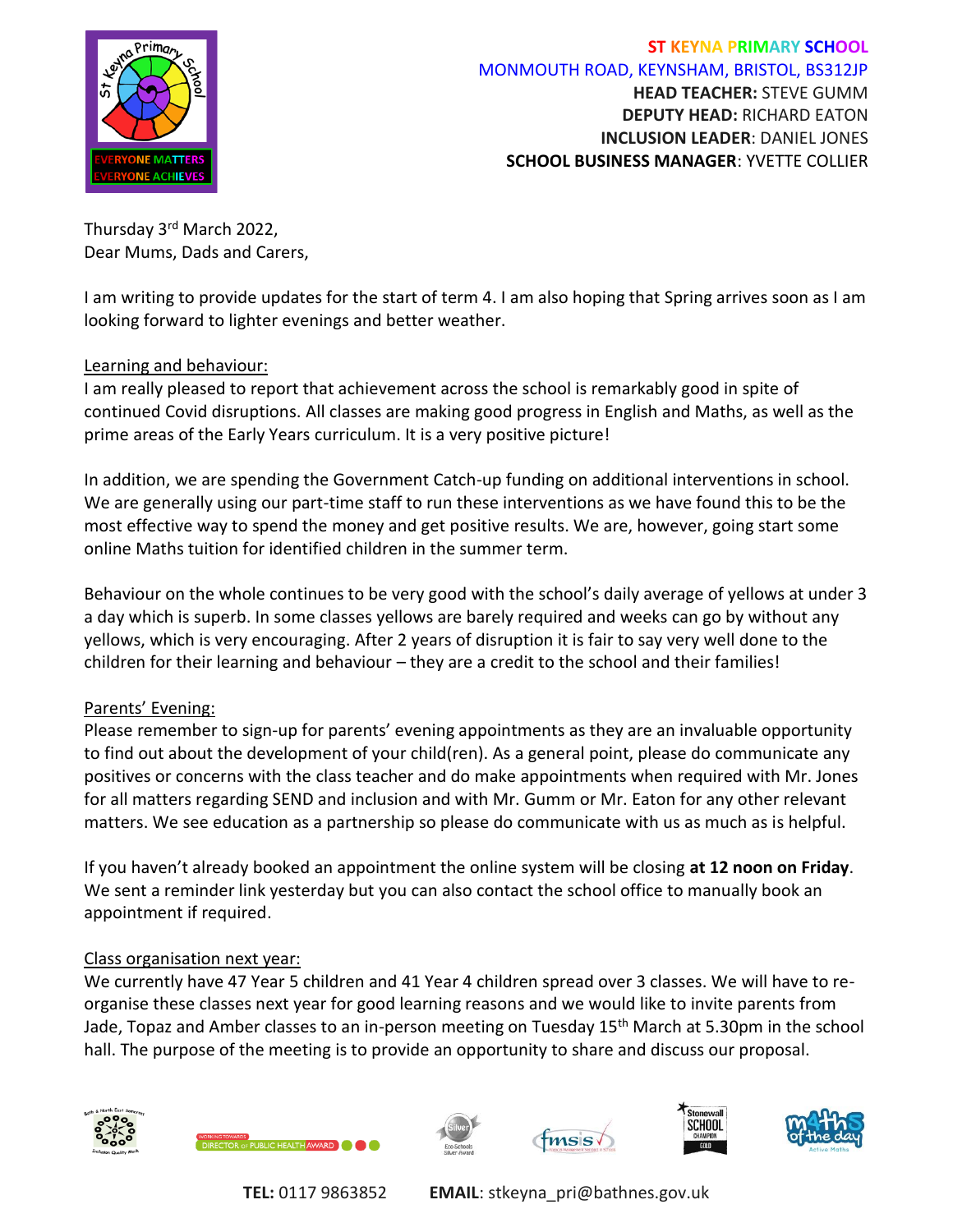I am sure that you will be anxious to know our plans but as we are currently developing and refining them we will not be able to discuss before the meeting on the 15<sup>th</sup>.

# School expansion: **PROPOSAL TO ENLARGE ST KEYNA PRIMARY SCHOOL, KEYNSHAM, BS31 2JP**

Bath and North East Somerset Council is proposing to enlarge the premises of St Keyna Primary School in Keynsham to expand the school.

The full proposal and details about how to comment on it are published on the Bath and North East Somerset Council website at: [www.bathnes.gov.uk/stkeynaexpansion](http://www.bathnes.gov.uk/stkeynaexpansion)

Anybody can object to, support, or comment on the proposal. The representation period for comments to be submitted will run for four weeks from 3 March 2022. The deadline for comments to be submitted is **8am on Thursday 31 March 2022.**

### Staffing:

I am afraid that I have some sad news to share, Mrs. Cleaves, our school secretary is retiring after 23 years at St Keyna and Temple Primary. To make matters worse she has sustained a nasty injury and is not able to work at the moment. We will set up a collection which parents can contribute to if they would like to soon. Stating the obvious, we will all miss Mrs. Cleaves' expertise, experience and humour in the school office.

Further sad news is that Mrs. T is currently on long-term absence leave and will not be back to school this academic year. To support Ruby Class, Mrs. Dee will switch to Y6 and Ms. Weale will continue in Topaz class. I am sure that you will join me in wishing Mrs. T and Mrs. Cleaves speedy recoveries.

# Covid:

In spite of the removal of restrictions, Covid is still causing disruption. I am recovering from a bout of Covid and there are currently 1 member of staff and 4 children out with Covid.

I have advised staff to carry on with twice weekly lateral flow testing and we will also maintain isolation periods of up to 10 days, dependent on lateral flow test results.

I would like to still be cautious this term but I am really looking forward to a normal Summer Term in which we can hold sports days, a leavers play and a whole-school jubilee celebration.

Please also refer to the separate Covid letter – attached for further information.

I am really looking forward to a full return to the normal chaos of our lovely school.